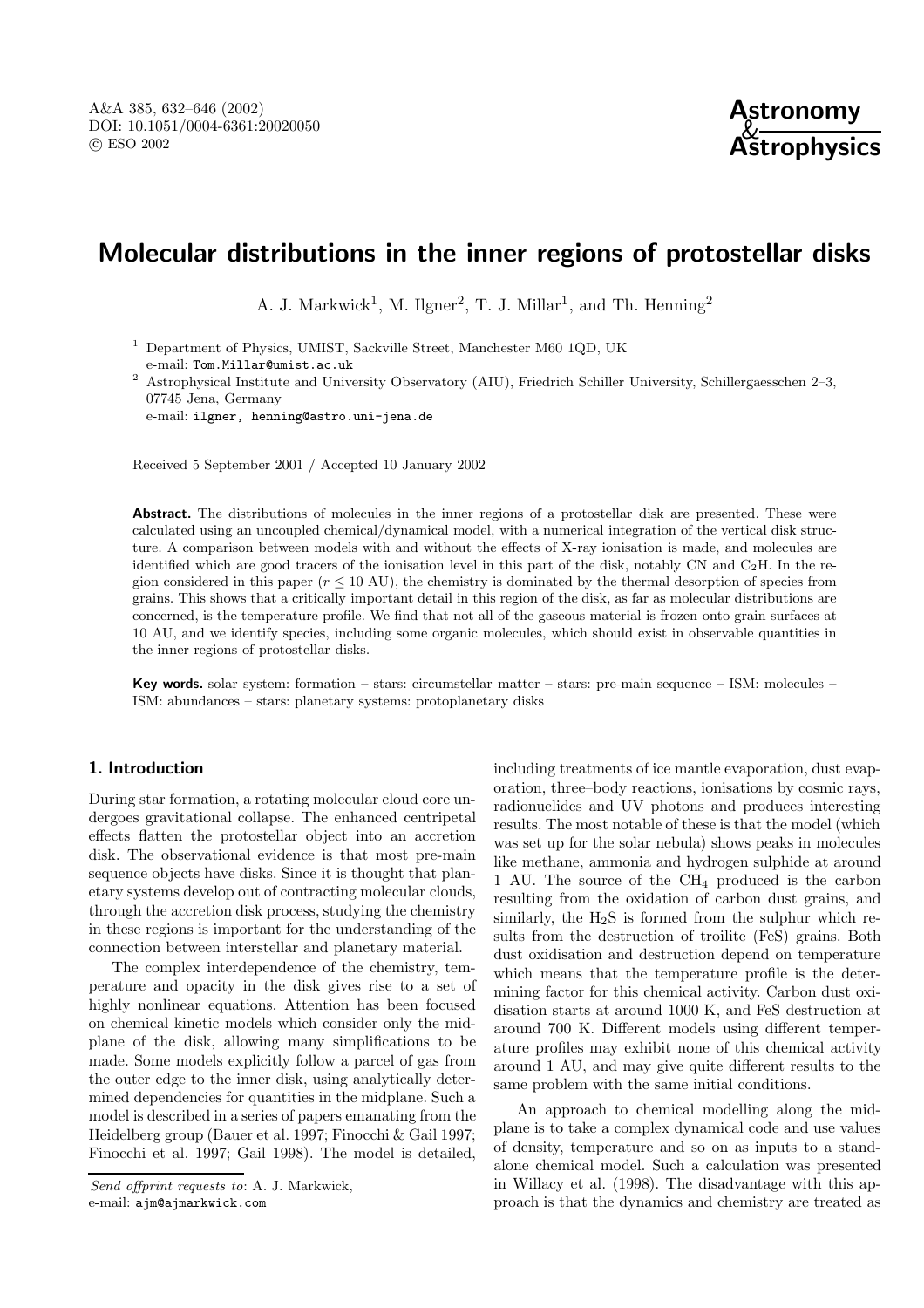if they are independent, but the (significant) advantage is that both sides of the model (dynamics, chemistry) can be as complex as possible. Willacy et al. report that the chemistry in their model is unlike that of Bauer et al., but this is not surprising because their model has no treatment of dust destruction in it, and even if it did, the midplane temperature profile is different and precludes the possibility of dust being destroyed.

The approach used by Aikawa et al. (1996) is similar to Bauer et al., but their model uses the minimum mass solar nebula model of Hayashi (1981) for the radial dependencies of physical parameters. The model includes adsorption and thermal desorption and neglects dust destruction. Later, Aikawa & Herbst (1999a) augmented the model and calculated the chemistry vertically in three layers; midplane, surface and intermediate. The same authors (1999b, 2001) added deuterium to their chemical model. These models are also based on the minimum mass solar nebula model. Aikawa et al. (1999) present a similar model based on the steady accretion disk model of Lynden-Bell & Pringle (1974). Willacy & Langer (2000) also present a model in which vertical column densities are derived. This time the authors chose to adopt the disk model of Chiang & Goldreich (1997) as the physical input for their calculations. These models present data for the  $(R, z)$  distribution of molecules, but they are not 2D models of protostellar disk chemistry. They are  $1+1$  D models of the type we describe in this work. A 2D coupled chemical/dynamical model of a protostellar disk remains a target for the future.

Comparisons between the various models are difficult because they are all different in the assumptions made and the processes included. This alone means that each model gives different results for the same problem and same initial conditions.

#### **2. Chemistry in protostellar disks**

At present, nearby protostellar disks are barely resolved by interferometers (Qi 2000). Radio observations of protostellar disks have detected emission lines of CO (Guilloteau & Dutrey 1994). Dutrey et al. (1997) surveyed other molecular lines around DM Tau and GG Tau. These stars have large disks, extending out to about 800 AU. Molecules detected include CO, CN, CS, HCN, HNC,  $H_2CO$ ,  $C_2H$ and  $HCO<sup>+</sup>$ . The resolution of current observing facilities precludes the possibility of obtaining detailed spatial information. However, with the advent of submillimetre arrays like ALMA, it will soon be possible for maps of the distributions of molecules in protostellar disks to be made. In this paper, we present an attempt to provide a theoretical comparison for this forthcoming data.

In a typical interstellar cloud model, the input physical parameters are usually the density, temperature, cosmic ray ionisation rate and the visual extinction. They are one point models, which is to say that the values of these parameters are taken to be good for the whole cloud, so the model need only be run once. Where the object in question cannot be treated as one point, or where

spatial information is important (as in the case of disks), a trick for calculating the chemistry is to use the values of the physical parameters at each point to run a one point model. A map is soon built up of the abundances at each point. The problem with this approach is clear from the outset – in the vertical direction, each point in the grid evolves in chemical isolation from the others. To implement this method, we need a one point chemical model which is appropriate for an accretion disk, and values of the physical parameters at each grid point.

The method we used to produce the results presented in this paper is based on that of Willacy et al. (1998), except we study the chemistry vertically as well as radially. The structure of the rest of the paper is as follows. In Sects. 3 and 4 we introduce and discuss the modelling approach we have used. Section 3 is concerned with the numerical integration to obtain the vertical disk structure at each radius point, and Sect. 4 describes the chemical model. In Sect. 5 we present contour plots showing the results for 8 molecules listed above. The colour postscript versions of these plots are available for download and printing at http://www.ajmarkwick.com/disks/. We also discuss some aspects of protostellar disk chemistry, involving ionisation processes and gas-grain interaction. Column densities are presented for many molecular species in Sect. 6, and species which could be used to trace physical conditions in the disk are identified. Finally, in Sect. 7 we compare our results at small radii with the previously published studies of molecular distributions at large radii.

#### **3. Vertical disk structure**

The dynamical evolution of a two-dimensional non-selfgravitating disk is characterized by a set of six partial differential equations for the density, momentum, thermal and radiation energy. Based on disk dynamics there is a strong evidence for redistribution of disk material on timescales of  $10^6$  years by an angular momentum transfer mechanism. In contrast to the molecular viscosity the turbulent viscosity may provide an efficient angular momentum transfer.

The steady-state solution is a simplification of the time-dependent equations of radiation hydrodynamics mentioned above. Based on these equations one can deduce steady vertical disk models assuming that the mass transfer rate changes on timescales longer than the viscous timescale. Separating the radial from the vertical direction leads to 1+1 dimensional disk models discussed below.

Several models have been presented in the literature to describe the vertical structure of steady accretion disks (e.g. Meyer & Meyer-Hofmeister 1982; Bell et al. 1997; d'Alessio et al. 1998). Before we introduce the model based on Bell et al. (1997), we briefly review the basic assumptions of current disk models. One assumes no thermal decoupling between the gas and dust components of the mixture. Assuming hydrostatic equilibrium, the motion of the gas and dust particles is related to a mean bulk description of motion.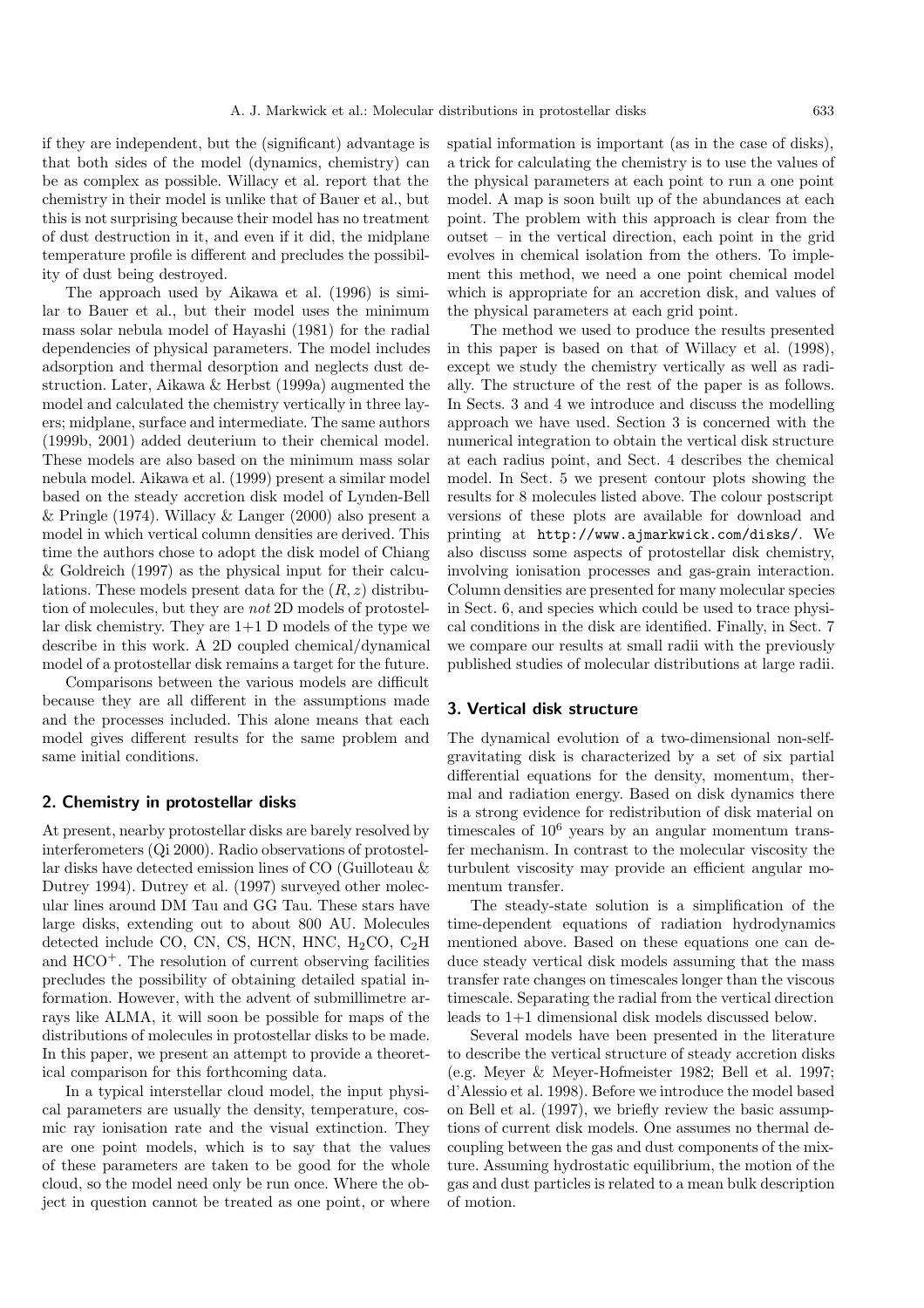

**Fig. 1.** The variation of the midplane temperature (top) and density (bottom), as calculated by the dynamical model for the protostellar disk described in the text.

For a given radius  $r$  the vertical structure is determined by the following set of coupled differential equations for the temperature  $T$ , the pressure  $P$ , and the flux energy density F:

$$
\frac{\mathrm{d}P}{\mathrm{d}z} = -\rho g_z \tag{1}
$$

$$
\frac{\mathrm{d}T}{\mathrm{d}z} = -\frac{T}{P}g_z \rho \nabla \tag{2}
$$

$$
\frac{\mathrm{d}F}{\mathrm{d}z} = \frac{9}{4}\rho\nu \frac{\gamma M_*}{r^3}.\tag{3}
$$

Here  $\rho$  is the mass density,  $g_z$  is the z-component of the stellar gravity,  $\gamma$  is the gravitational constant and  $\nu$  denotes the kinematic viscosity. Equation (1) is the condition for hydrostatic equilibrium in a gravitational field. The operator  $\nabla$  (d ln T/d ln P) has to be specified based on the favoured energy transport mechanism.

In this work, we assume that the temperature gradients can be caused by convective and radiative transport. Radiative transport will be the dominant process in regions where the local temperature gradient of the radiative equilibrium  $\nabla_{rad}$  is lower than the adiabatic temperature gradient  $\nabla_{ad}$ . Considering radiation transport first, we use a flux limited diffusion approximation of the radiation transport given by Levermore & Pomraning (1981). Based on this theory the magnitude of the flux is regulated to be no greater than the density times the maximum transport speed. In the case that the medium is unstable against convection the major part of energy transfer is carried by convective elements. This kind of transport process can be described by mixing length theory. Convective elements will dissolve and deliver their excess of energy after passing the so-called mixing length. As shown in Bell et al. (1997) the highest efficiency of the energy transport by convection is in temperature regions where ice grains exist ( $T \le 160$  K). The efficiency is around 20% in the outer parts of the disk. The expressions for the various temperature gradients and related quantities can be found in standard works on stellar atmospheres (e.g. Kippenhahn & Weigert 1994).

We assume that the vertical transport of energy is radiated locally. The most dominant energy production process in the inner parts of the disk is viscous heating. The corresponding energy flux per unit volume is given by Eq. (3). In the outer parts of the disk, especially around the disk surface, heating by the stellar radiation field will become the most dominant heating source (D'Alessio et al. 1998) and has to be taken into account. We limit our considerations to disk radii smaller than 10 AU because for larger radii the disk may prone to gravitational instabilities (see, e.g., Bell et al. 1997). In addition, the disk becomes optically thin and the usual treatment of the vertical structure breaks down. For the inner part of the disk, only viscous heating has to be considered.

Assuming vertical thermal balance the energy loss by radiation is exactly balanced by the local viscous energy production, i.e.:

$$
\sigma T_{\text{acc}}^4 = \frac{3}{8\pi} \frac{\gamma M_* \dot{M}}{r^3} \left[ 1 - \beta \sqrt{\frac{R_*}{r}} \right],\tag{4}
$$

where  $\sigma$  denotes the Stefan-Boltzmann constant and M refers to the mass accretion rate. Setting  $\beta = 1$  refers to Keplerian orbits with a non-rotating central star. According to Eq. (4), for a central star with mass  $M_*$ , radius  $R_*$  and accretion rate  $\dot{M}$ , one can calculate the total energy per unit area radiated at the disk surface as well as the related accretion temperature. The height of the disk surface corresponds to the assumption of a photosphere  $\tau = 2/3$ . Taking into account that in our model viscous heating is the only heating source, the assumption of a photosphere preserves self-consistently modelling in the sense that according to the Eddington-Barbier relation the emergent radiation flux is caused approximately by flux radiated from the photosphere. To calculate the optical depth  $\tau$  we used approximated formulae as polynomial fits to the tabulated data of the Rosseland mean opacity  $\kappa_R$  given by Lin & Papaloizou (1985).

The system of Eqs.  $(1)$ – $(3)$  is a two boundary value problem. Based on a relaxation method we start with a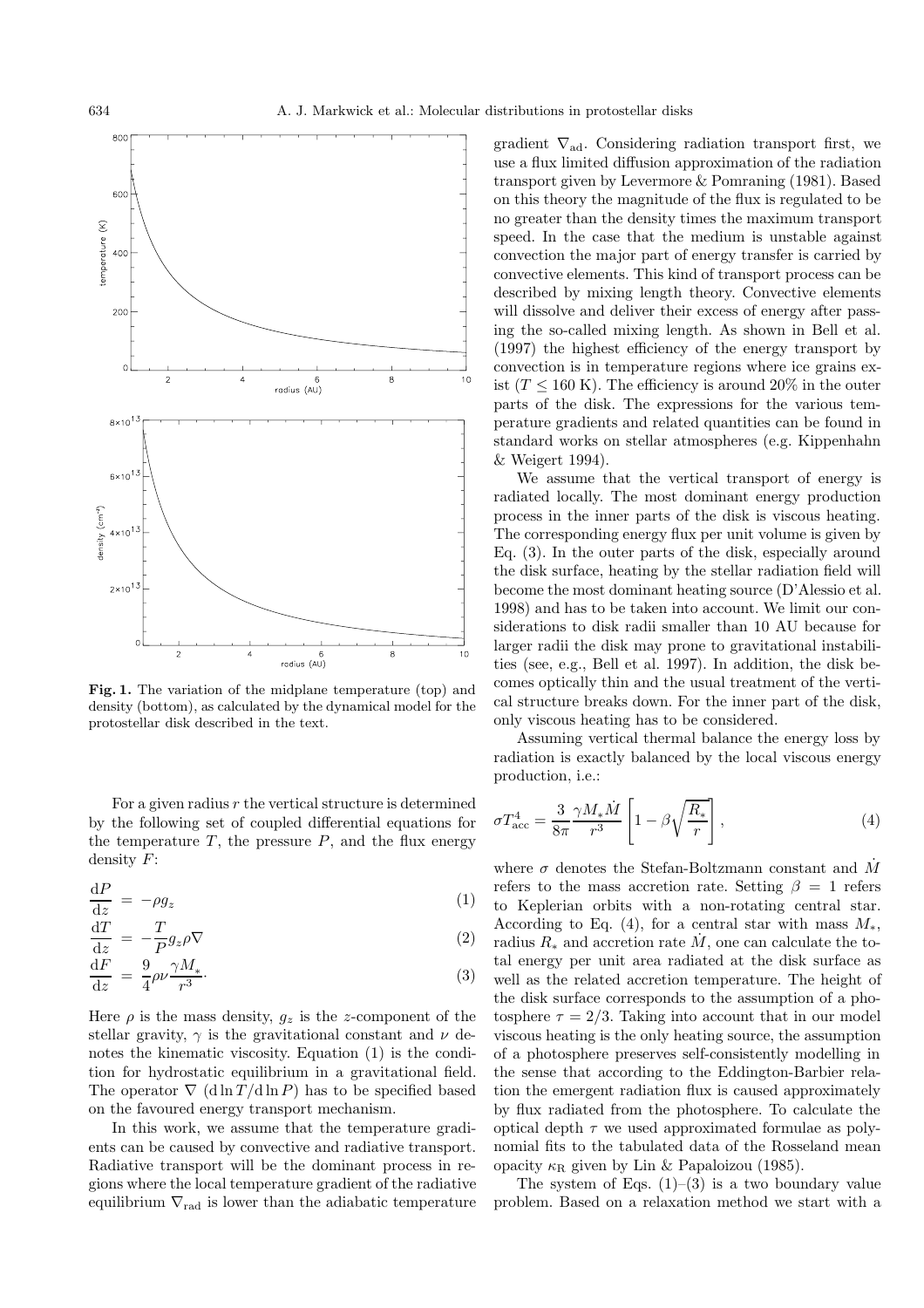

**Fig. 2.** Sources of ionisation in a protostellar environment.

guess of the photospheric thickness (or disk height) determining the upper boundary condition. Then an inward integration to the midplane is iterated until the photospheric height is found for which the flux at the midplane vanishes.

We calculated the vertical disk structure for a given mass accretion rate  $\dot{M} = 10^{-7} M_{\odot} \text{ yr}^{-1}$ . The mass of the central object is 1  $M_{\odot}$ , and its radius is 3  $R_{\odot}$ . The efficiency of viscous transport characterized by the kinematic viscosity  $\nu$  is described by the  $\alpha$  parameterization of Shakura & Sunyaev (1973) with  $\alpha = 0.01$ . Figure 1 shows the variation of the midplane temperature and density with radius.

#### **4. Disk chemical model**

The disk chemical model is based on that of Willacy et al. (1998) with some modifications described below. The model contains various types of reaction: adsorption, desorption, ion-neutral, neutral-neutral, photoprocesses. Willacy et al. included grain surface reactions, but they are not considered here, since current treatments of them are very uncertain. Termolecular (or three–body) reactions have also been removed, because the rates for these reactions are only valid at temperatures greater than 1000 K. The maximum temperature in the model is ∼600 K. In addition, Willacy et al. found that their inclusion has only a very small effect.

#### 4.1. Ionisation

Sources of ionisation in the disk include X-ray and UV radiation from the central object, UV from the interstellar radiation field and energetic particles formed by the decay of radioisotopes (see Fig. 2). The latter process is principally from the radioactive decay of <sup>26</sup>Al. Briefly, this isotope decays into excited  $^{26}Mg$  by either positron decay or electron capture. In both cases, the excited magnesium isotope de-excites radiatively, releasing a photon of energy 1.809 MeV. This line has in fact been observed in the Galactic Centre (Mahoney et al. 1984). In the case of positron decay, two such positrons can annihilate and form a pair of photons. The ionisation comes from two sources. Either the positron can collisionally ionise material itself, or the photons produced in the decay can Compton scatter their energy into recoil electrons, which can then

collisionally ionise the molecules. The net ionisation rate due to this process was found to be  $\zeta_R = 6.1 \times 10^{-18} \text{ s}^{-1}$ by Umebayashi & Nakano (1981). An excess of  $^{26}\mathrm{Mg}$  was found in the Allende meteorite (Lee et al. 1977), proving that <sup>26</sup>Al was present at the time when the meteoritic chrondules formed. <sup>26</sup>Al can be produced in AGB stars and ejected during mass loss. Hence we can expect it to be present in protostellar objects.

X-ray ionisation is only effective near the surface of the disk because the attenuation length of X-rays is small. Observations by X-ray satellites have found that the X-ray luminosity of T Tauri stars is in the range  $10^{28.5}-10^{31.5}$  erg s<sup>-1</sup> (Glassgold et al. 1997). Igea & Glassgold (1999) presented a study of X-ray ionisation in protostellar disks. They found that the ionisation rate in the region  $1 \leq R \leq 10$  AU is in the range  $10^{-13} - 10^{-15}$  s<sup>-1</sup>.

Aikawa & Herbst (1999a) have calculated the variation of the total ionisation rate  $(X-ray + cosmic \, ray + ra$ dionuclide) with height in a protostellar disk. Based on the results of Igea & Glassgold (1999) and Aikawa & Herbst (1999a), we parameterise the total ionisation  $\zeta$  as follows. Taking  $z_0$  as the height of the disk, the disk is divided vertically into three regions; the midplane,  $z/z_0 \leq 0.25$ ; the surface,  $z/z_0 \geq 0.70$ ; and the intermediate. In the midplane region, the only significant ionisation process is radionuclides, so  $\zeta = \zeta_R = 6.1 \times 10^{-18} \text{ s}^{-1}$ . In the surface region, the total ionisation varies linearly between  $\zeta_{\rm X} = 2 \times 10^{-15}$  at  $R = 10$  AU and  $\zeta_{\rm X} = 10^{-13}$  s<sup>-1</sup> at  $R = 1$  AU. In the intermediate region, the ionisation varies linearly between  $\zeta_R$  at  $z/z_0 = 0.25$  to  $\zeta_X$  at  $z/z_0 = 0.7$ . Results are presented for the cases with and without X-ray ionisation.

#### 4.2. Gas-grain interaction

Adsorption and desorption mechanisms provide the gasgrain interaction in the model. The adsorption rate of a species  $x$  is given by

$$
k_x = S_x < \pi a^2 n_\text{g} > v_x n_x
$$

where  $S_x$  is the sticking coefficient for the freezing of species onto grains,  $a$  is the grain radius,  $n<sub>g</sub>$  the grain number density, and  $v_x$  and  $n_x$  are the velocity and number density of the species x. We have taken  $S_x = 0.3$  for all neutral species. For ions, the coefficient is multiplied by a factor

$$
C = 1 + \frac{16.71 \times 10^{-4}}{aT},
$$

where  $a$  is the grain radius in cm and  $T$  is the grain temperature in K (Rawlings et al. 1992). The grain temperature is always taken to be the same as the gas temperature. The factor  $C$  takes into account the fact that grains are negatively charged (Umebayashi & Nakano 1981) and therefore the positively charged ions will be attracted to them more than neutral species.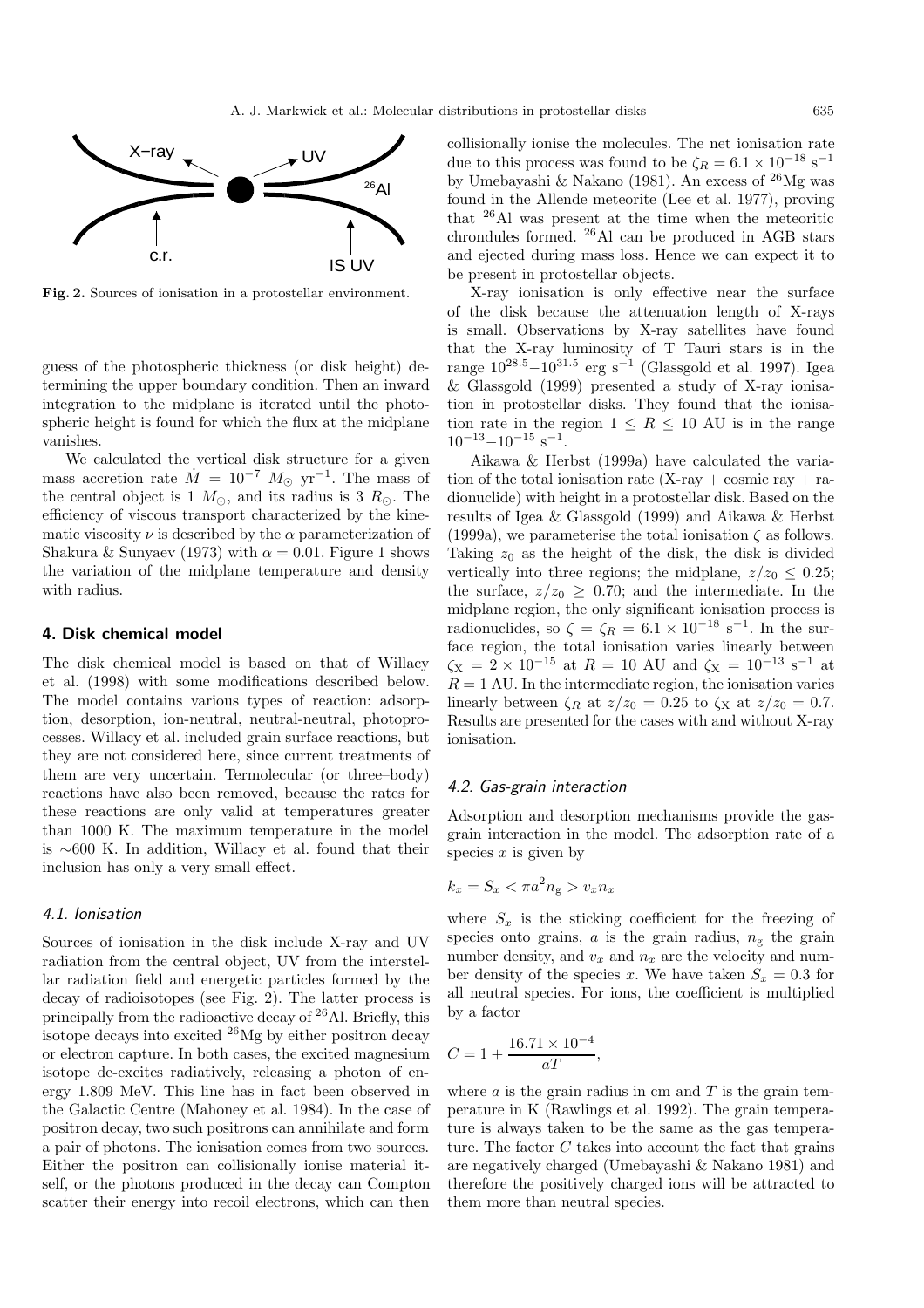Species can be desorbed from grain surfaces by thermal heating or cosmic ray heating. The latter process occurs when a cosmic ray particle deposits heat in a grain, so it will only be significant near the surface where cosmic rays can penetrate. The main desorption mechanism in the inner regions of the disk studied here is thermal desorption, simple evaporation. The process for calculating the rates of desorption is described in Hasegawa et al. (1992). This rate depends on the binding energy of the species, which are taken from that source, except in a few cases (see Willacy et al. 1998).

The chemical model was evaluated at each output point from the dynamical model, to build up a map of the molecular distributions. The grid of chemical calculations was therefore 10 cells in the radial direction and 100 cells vertically. The number of radial cells will be increased in future calculations. We started in the midplane at  $r = 10$  AU, and calculated vertically using the output from the previous step as input to the next - in this way the calculations were completed quite quickly. When determing the time for which to integrate each chemical model, we considered the viscous timescale and never integrated for longer than 10% of the timescale for radial transport (Willacy et al. 1998).

#### **5. The distribution of molecules**

In Figs. 3-10, the results of this study are presented, for molecules detected in emission in DM Tau by Dutrey et al. (1997). The contour plots in Figs. 3, 4 and 6 show the logarithm of the fractional abundance of each species relative to total H nuclei. The colour postscript versions of these plots are available for download and printing at http://www.ajmarkwick.com/disks/.

The molecular distributions in the models with and without X-ray ionisation show large quantitative differences for ionic species, like  $HCO<sup>+</sup>$ , and also for some neutrals, like CN and  $C_2H$ . For some species like  $H_2CO$ , the difference is less marked.

## 5.1. Ionisation

Generally, ions find their abundances greatest near the surface of the disk, seen for example in the plots of  $H^+$ (Fig. 3). In the case without X-rays, the ionisation fraction  $x_e$  is in the range  $10^{-12} < x_e < 10^{-13}$ . The dominant ion is either  $CH<sub>3</sub>CO<sup>+</sup>$  near the midplane or  $HCO<sup>+</sup>$  near the surface, as shown in Table 1.  $HCO<sup>+</sup>$  is formed by the reaction of CO with  $H_3^+$ , and is the dominant ion in the colder regions (near the surface, further from the central object) because CO can remain in the gas in these regions where molecules needed to form other ions have already frozen out onto grains. In the warmer parts of the disk where most molecules are in the gas phase, the dominant ion changes to  $CH<sub>3</sub>CO<sup>+</sup>$ . This ion is formed by the radiative association of  $\text{CH}_3^+$  and CO;

$$
CH_3^+ + CO \longrightarrow CH_3CO^+ + h\nu.
$$



**Fig. 3.** Comparison of the molecular distributions of  $H^+$  in the disk, for the cases with (top) and without (bottom) the treatment of X-ray ionisation. The contours show the log fractional abundance of  $H^+$  relative to total H nuclei. These plots directly reflect the different ionisation structures in the two cases.

 $\text{CH}_3^+$  is produced from methane, either directly by reaction with  $H^+$ , or indirectly through the sequence

$$
\mathrm{CH}_4 \xrightarrow{\mathrm{He}^+} \mathrm{CH}_2^+ \xrightarrow{\mathrm{H}_2} \mathrm{CH}_3^+.
$$

In the model with X-ray ionisation, the ionisation fraction  $x_e$  can reach 10<sup>-10</sup>. Table 1 shows that in the intermediate region,  $CH<sub>3</sub>CO<sup>+</sup>$  is replaced as the dominant ion by  $HCNH^+$ , an ion which is prevalent in the high ionisation model.

## 5.2. Gas-grain interaction

Most of the molecular distributions show some radial structure. The distribution of formaldehyde  $(H_2CO)$ , for example, has a ring-like form. In the midplane, its abundance seems to peak at around 8 AU. This can be understood by comparing the distribution of gaseous formaldehyde with that of its adsorbed counterpart. The ring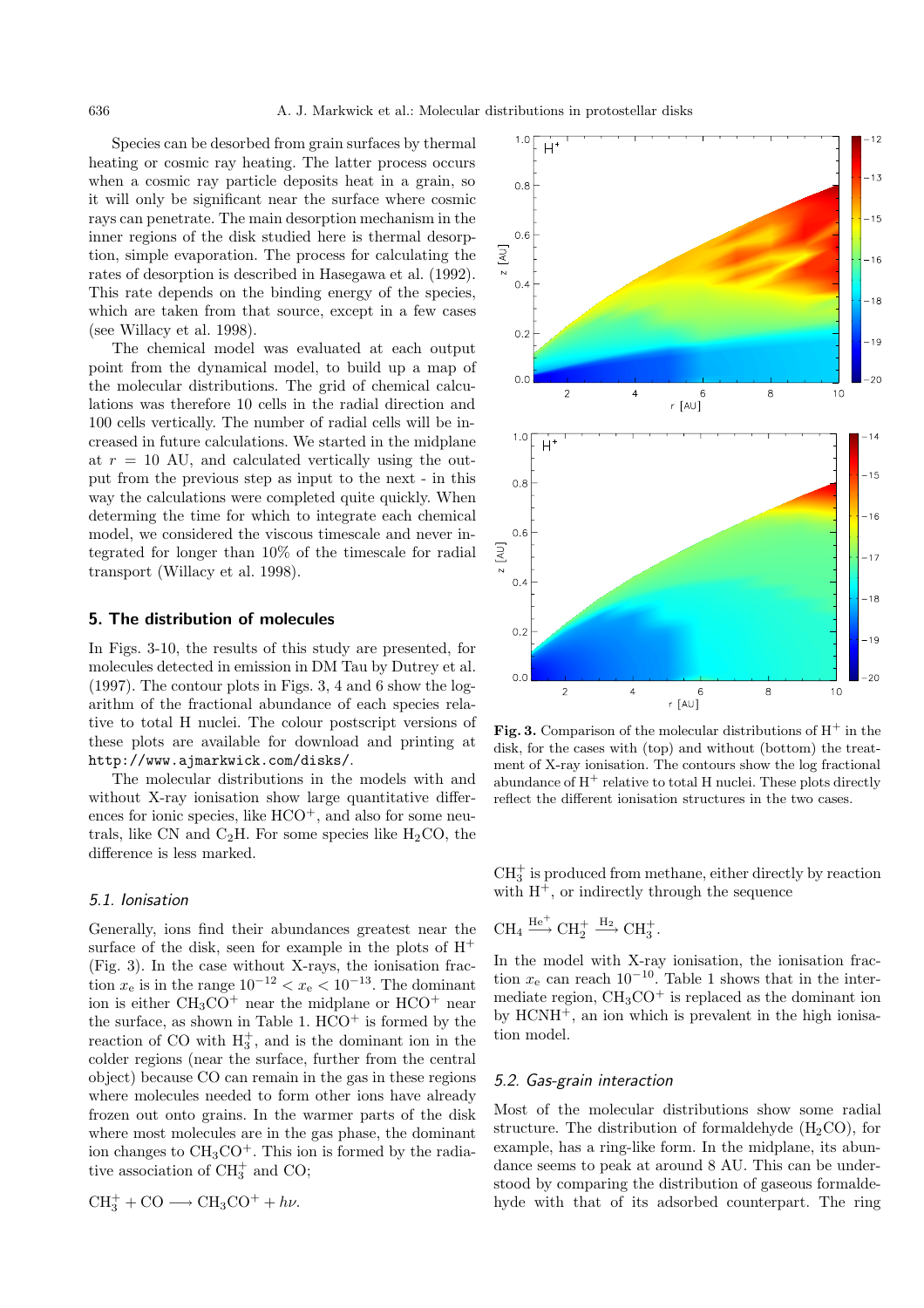

**Fig. 4.** The molecular distributions of CS, NH<sub>3</sub>, HCO<sup>+</sup> and HCS<sup>+</sup> in the disk (clockwise from top left). The contours show the log fractional abundance of  $H^+$  relative to total H nuclei.

structure in the gas phase distribution originates from the desorption of the molecule from grain surfaces. In the region 10 AU  $\langle R \times 8 \text{ AU} \rangle$ , the adsorption drops by four orders of magnitude (Fig. 8), signifying the desorption of this species. Over the same region, the gas phase abundance increases (Fig. 6).

The amount of adsorbed material follows the temperature profile of the disk. The composition of the mantles changes with temperature as well, as seen from Table 2 for  $R = 10$  AU. In the midplane, the ice mantle is mainly water, ammonia, CO and methane, while at the surface, the water ice fraction is less and there are more carbonaceous species adsorbed. Figure 9 shows the adsorbed fractions of each of the elements C, N, O and S at the surface and in the midplane of the disk. We see that at the surface, most material is in solid form at  $R = 10$  AU. Because observations tell us that there are molecules in the gas at radii much greater than this, there must be some desorption mechanisms at work there. Willacy et al. (1998) considered two mechanisms; cosmic ray heating and grain mantle explosions. However, they found that neither of these processes is efficient at maintaining significant gas phase abundances at radii greater than 10 AU, although the latter process is the more efficient of the two. In the model

of Aikawa & Herbst (1999a), which is specifically concerned with the outer regions of the disk, up to 1000 AU, they achieve good agreement with observations by lowering the sticking probability from the normal value of 0.3 to 0.03. This simulates the effects of non-thermal desorption by restricting the amount of adsorption which can occur. Aikawa & Herbst use this result as evidence that some non-thermal desorption mechanism is operating in the outer disk, but do not speculate what it may be.

In this paper, we note that there is still quite a lot of material in the gas phase at the midplane (Fig. 9: bottom). This is especially true for carbon and nitrogen, which are only frozen out to around the 25% level at 10 AU. In the next section, we will see that this allows some molecules to persist in observable quantities.

## **6. Column densities**

The radial distributions of vertical column densities for some molecules are shown in Fig. 10. Tables 3 and 4 list the atomic and molecular species with the highest vertical column densities at radii of 1, 5 and 10 AU, for the low and high ionisation models respectively. The column density of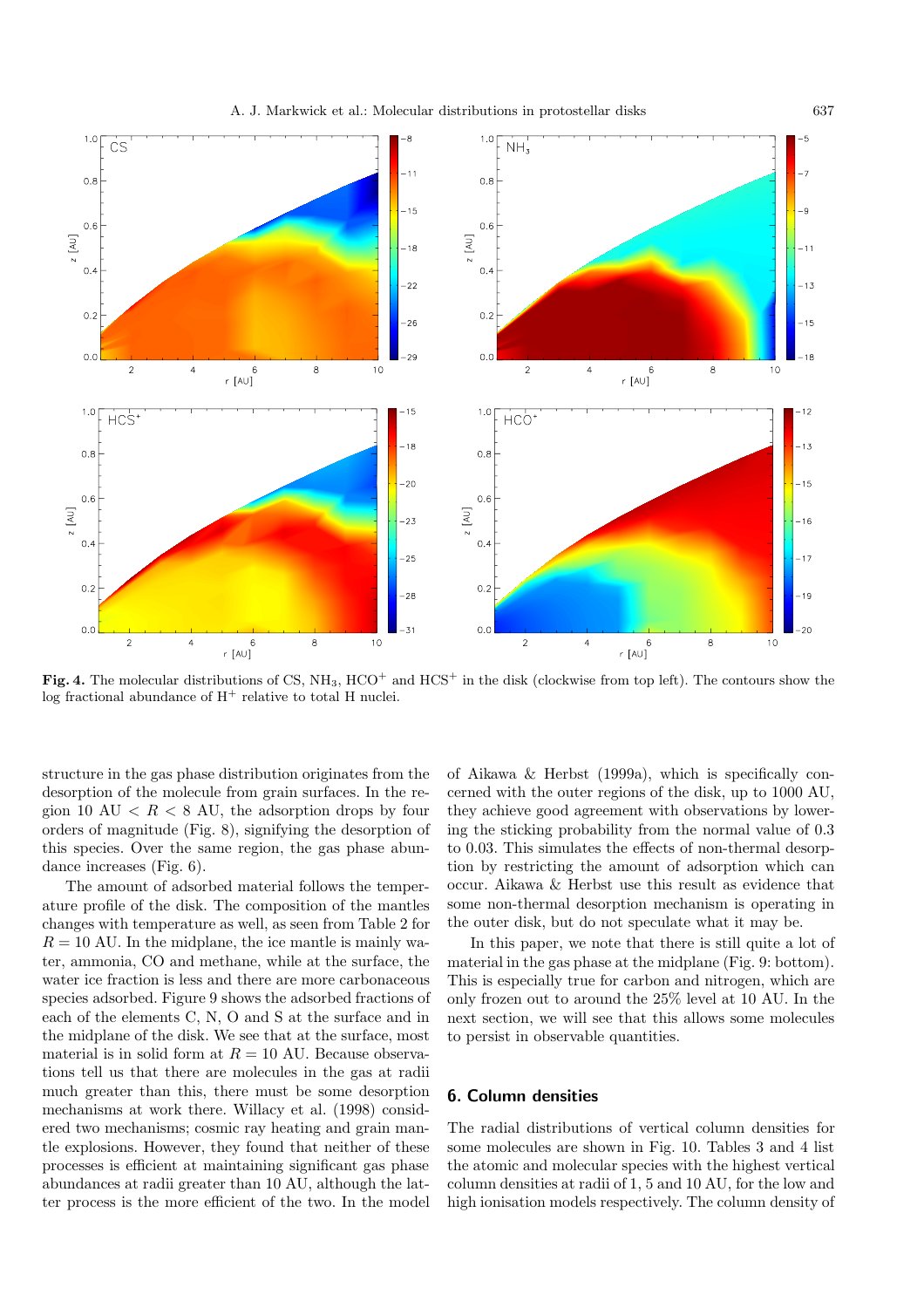

Fig. 5. The variation of log fractional abundance (relative to total H nuclei) of CS, NH<sub>3</sub>, HCO<sup>+</sup> and HCS<sup>+</sup> (clockwise from top left) with radius in the midplane (solid lines) and at the surface (dash lines) of the disk.

species X is calculated from its number density of  $n(X)$ , using the formula

$$
N(X) = \int n(X) \, \mathrm{d}z
$$

which is evaluated over the disk height using numerical quadrature from the calculated abundances. The 5-point Newton-Cotes formula was used. A comparison with observations would be desirable, but unfortunately observational data for a region so close to the central object are as yet unavailable. The observations of DM Tau by Dutrey et al. (1997) were only sensitive to the outer regions of the disk, and further, their data were interpreted on the basis of the relative abundances remaining constant throughout the disk. Hopefully, data will be available in the near future so that a comparison can be made.

## 6.1. Potential observables

From Tables 3 and 4 we see that there are some molecules whose column densities at 10 AU are appreciable. These include the species already discussed, such as HCN, HNC,  $CH<sub>4</sub>$  and  $H<sub>2</sub>CO$ , but also molecules such as methyl acetylene (propyne;  $CH_3CCH$ ), methyl cyanide ( $CH_3CN$ ), acetylene  $(C_2H_2)$  and ketene (CH<sub>2</sub>CO). The presence of such molecules in large quantities in the gas phase at radii  $\leq$ 10 AU is interesting because we are describing the chemical state of the gas out of which planets form, and these species are the chemical building blocks of more complex organic compounds.

## 6.2. Potential tracers

It is clear that the level of ionisation makes a large difference to the column density of some species, and as such, observations of  $C_2H$  or CN for example, would be useful in measuring the actual effect of such processes on the chemistry in protostellar disks. Figure 10 shows that the column density of the cyanogen radical CN changes by over 4 orders of magnitude depending on the ionisation level. The two models are identical except for the ionisation profile and so all differences must be traceable back to this. In the case of CN, the analysis is quite straightforward. Nine of the top ten formation reactions are ion-neutral or dissociative recombination, involving ions like  $C^+$ , He<sup>+</sup>,  $H_2C_3N^+$ , HCNH<sup>+</sup>, etc., independent of the ionisation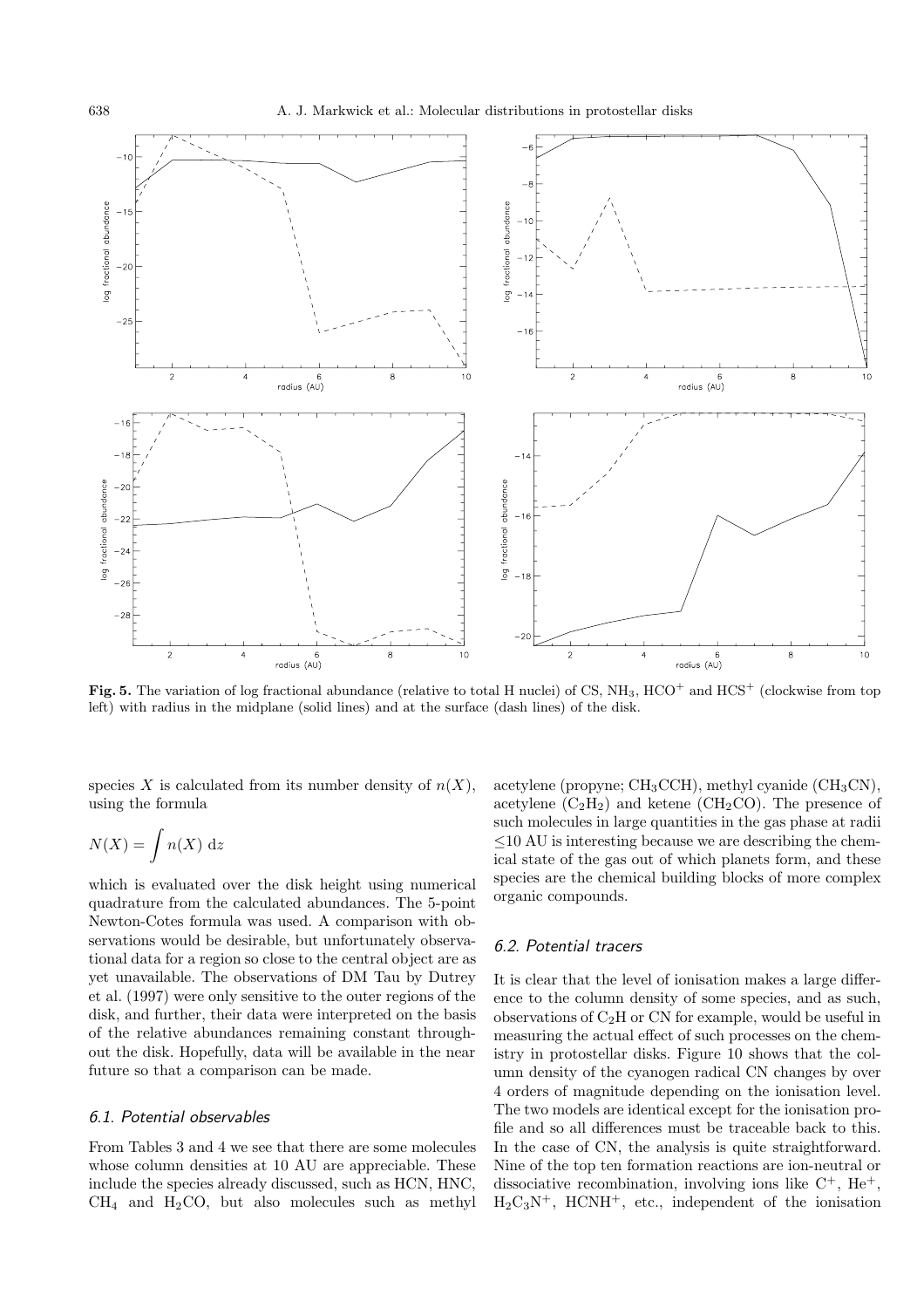

Fig. 6. As Fig. 4, but for HCN, HNC, C<sub>2</sub>H and H<sub>2</sub>CO (clockwise from top left).

**Table 1.** The dominant ion throughout the disk. The disk is split into bands of  $z/z_0$  between the surface  $(z/z_0 = 1)$  and the midplane  $(z/z_0 = 0)$ .

Without X-rays:

| radius<br>(AU |   | $\overline{2}$ | 3 | $\overline{4}$ | 5              | 6              |   | 8              | 9 |                |
|---------------|---|----------------|---|----------------|----------------|----------------|---|----------------|---|----------------|
| surface       |   | $\overline{2}$ | 3 | 3              | 4              | 4              | 4 |                | 4 | 4              |
| 0.8           | 5 | 5              | 5 | 6              | 7              | 3              | 4 |                | 4 | $\overline{4}$ |
| 0.6           | 5 | 5              | 5 | 5              | 5 <sup>5</sup> | $5^{\circ}$    | 5 | $\overline{4}$ | 4 | $\overline{4}$ |
| 0.4           | 5 | 5              | 5 | 5              | 5 <sub>5</sub> | $\overline{5}$ | 5 | 5              | 5 | 5              |
| 0.2           | 5 | 5              | 5 | 5              | 5              | 5              | 5 | 5              | 5 | 5              |
| midplane      | 5 | 5              | 5 | 5              | 5              | 5              | 5 | 5              | 5 | 5              |

|  | With X-rays: |
|--|--------------|
|--|--------------|

| radius   |   | 2 | 3 |   | 5              | 6              |    |                | 9  |    |
|----------|---|---|---|---|----------------|----------------|----|----------------|----|----|
| surface  |   |   |   | 4 | 8              | 8              | 8  | 8              | 8  | 8  |
| 0.8      |   | 9 | 9 |   |                | 8              | 8  | 8              | 8  | 8  |
| 0.6      |   |   | 9 | 4 |                |                | 8  | 8              | 8  | -8 |
| 0.4      |   |   |   | 9 | $\overline{4}$ |                |    | $\overline{4}$ |    | -8 |
| 0.2      |   | 5 | 5 | 5 | $\overline{5}$ | $\overline{5}$ | 5  | 5              | 5  |    |
| midplane | 5 | 5 | 5 | 5 | 5              | $\overline{5}$ | b. | 5              | h. | 5  |

 $Key: 1 = \text{HCNH}^+$ ; 2 = H<sub>2</sub>C<sub>3</sub>N<sup>+</sup>; 3 = C<sub>3</sub>H<sub>4</sub><sup>+</sup>; 4 = HCO<sup>+</sup>;  $5 = \text{CH}_3\text{CO}^+$ ;  $6 = \text{NH}_4^+$ ;  $7 = \text{C}_3\text{H}_5^+$ ;  $8 = \text{H}_3^+$ ;  $9 = \text{H}_4\text{C}_2\text{N}^+$ .

**Table 2.** The mantle composition in the disk at  $R =$ 10 AU. The gas temperature here is 26.7 K (surface), 56.9 K (midplane).

| (s)     | (m)     |
|---------|---------|
| 64.8    | 91.9    |
| 14.3    | 1.9     |
| 10.8    | 2.1     |
| $3.3\,$ |         |
| 2.3     | 3.3     |
| 1.4     |         |
| 1.3     |         |
| 0.4     |         |
| 0.1     | 0.2     |
| $1.3\,$ | $0.6\,$ |
|         |         |

level. When the ionisation is low, the main formations are those with  $C^+$  and  $He^+$ , but as these molecules are relatively unabundant, the formation of CN is very inefficient. Because the formation of CN is dependent on ion-neutral chemistry, it suffers when ions are not abundant. Worse for CN, it is destroyed by neutral-neutral reactions, like its reaction with acetylene which makes  $HC<sub>3</sub>N$ , or its reaction with ammonia which produces hydrogen cyanide. CN is also a photodissociation product of HCN. We find that in regions of low ionisation, CN is destroyed 100 times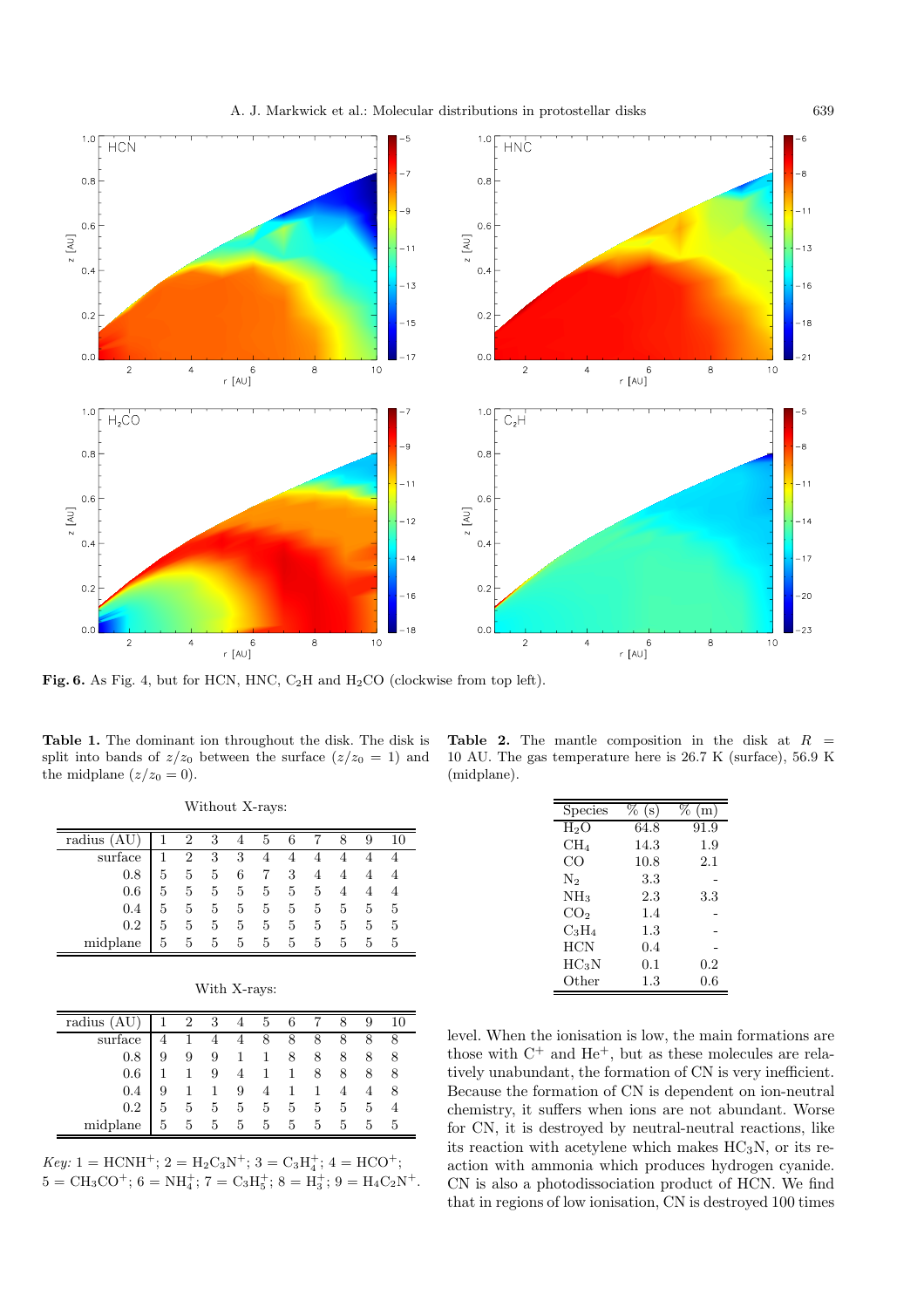

**Fig. 7.** As Fig. 5, but for HCN, HNC,  $C_2H$  and  $H_2CO$  (clockwise from top left).

faster than it is formed. Hence, it is quite unabundant in the low ionisation model.

The ethynyl radical,  $C_2H$ , also shows a marked increase in column density when  $x_e$  is high. This is true of the whole family of polyme molecules  $C_n$ H. The reason for this is because they are mainly formed by dissociative recombination of hydrocarbon ions;

$$
C_nH_2^+ + e^- \longrightarrow C_nH + H.
$$

The hydrocarbon ions,  $C_nH_2^+$  are ultimately formed by ion-neutral reactions between gas phase ions and neutral species desorbed from grain surfaces.  $C_2H$  is a photodissociation product of  $C_2H_2$ . When the ionisation level is low, these processes will be less efficient.

On the other hand, formaldehyde,  $H_2CO$ , shows almost no change in its vertical column density between the ionisation models (see Fig. 10). As previously noted, in this model the formation of  $H_2CO$  is principally due to its desorption from grains. Subsequently, the molecule is retained by the following cycle of proton transfer and recombination;

$$
\mathrm{H_2CO} \overset{\mathrm{H_3^+, HCO^+}}{\longrightarrow} \mathrm{H_3CO^+} \overset{e^-}{\longrightarrow} \mathrm{H_2CO}.
$$

If  $x_e$  is high, the cycle goes quickly, and if  $x_e$  is low, the cycle hardly goes at all, but  $H_2CO$  persists because all the main destruction routes are ion-neutral reactions. This is borne out by the observation that in both models, the formation and destruction rates of  $H<sub>2</sub>CO$  are nearly the same.

A protostellar disk is an interesting place for comparing ion-neutral chemistry with that of neutral-neutral chemistry. As one moves from the midplane of the disk upward, the ionisation level increases. In the studied case with X-ray ionisation, this change is quite drastic and there is the opportunity to examine both kinds of chemistry in the same object at the same time.

#### **7. Discussion**

A comparison of our results with the results obtained in the previous studies described in the introduction is difficult since the models discussed all differ either in their physical basis (i.e. which disk model is used), in their chemical details (whether gas-grain interaction is included, for example) or both. Therefore we are forced to make global statements about the differences in the models. Compared to the midplane model of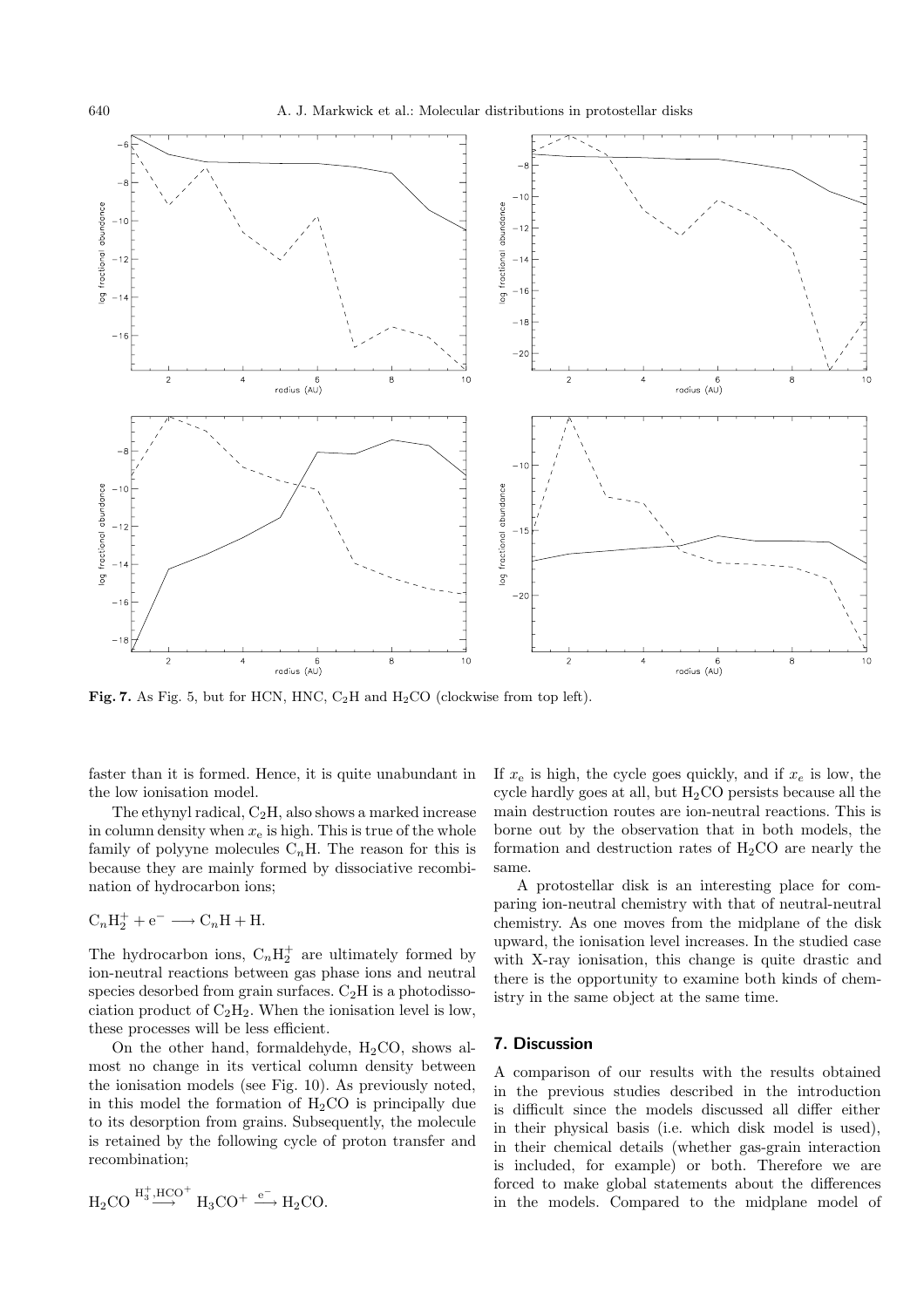

Fig. 8. The adsorbed abundance of H<sub>2</sub>CO, SO<sub>2</sub>, CH<sub>4</sub> and C<sub>2</sub>H<sub>2</sub> throughout the disk. The contours show the log fractional abundance of  $H^+$  relative to total H nuclei, and the panels on the right show the variation of the fractional abundances in the midplane (solid lines) and at the surface (dash lines) of the disk.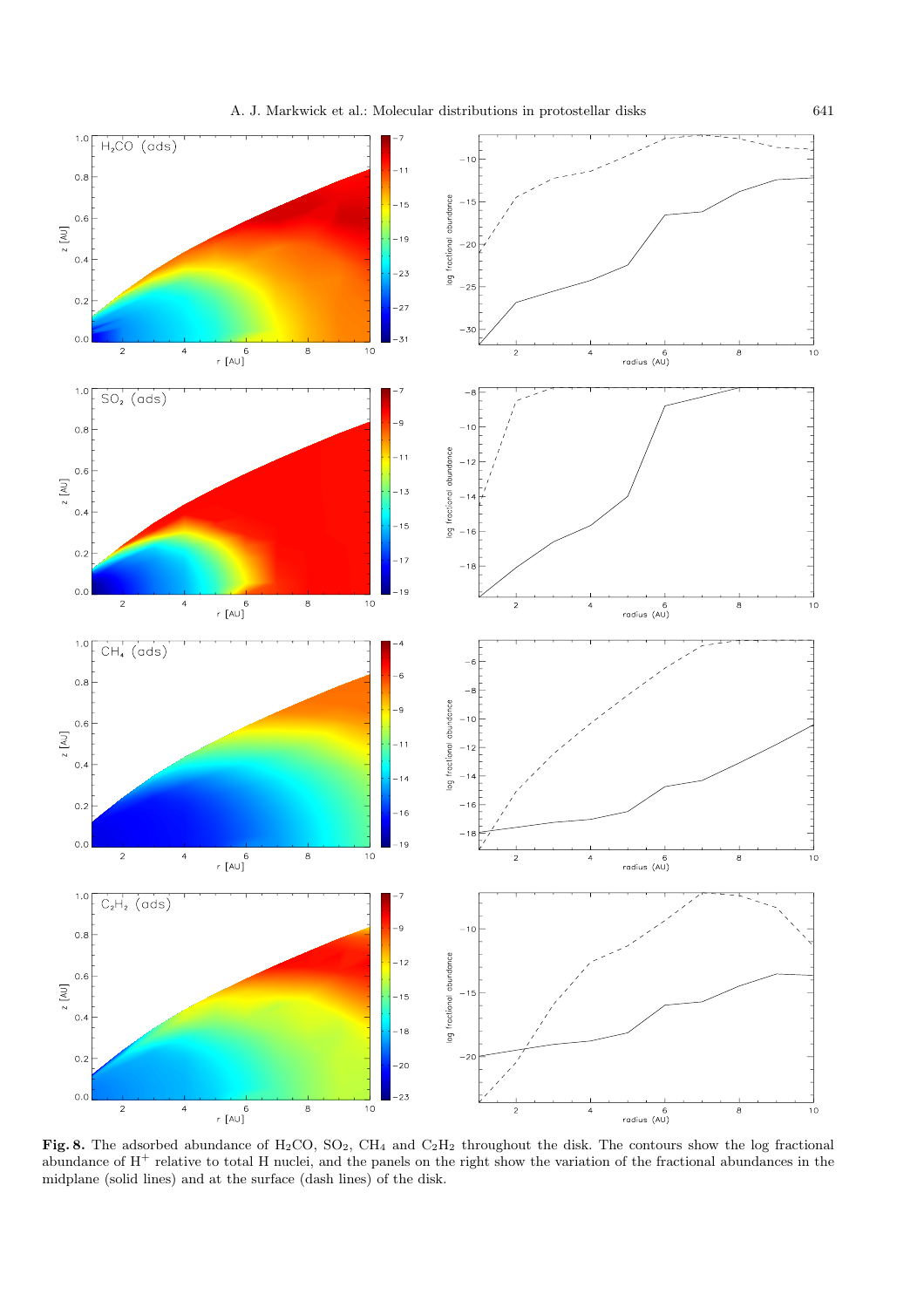**Table 3.** The top 30 highest vertical column densities in the model without X-ray ionisation, at radii 1, 5 and 10 AU from the central object.

|                |                     | $R=1~\mathrm{AU}$            |                    | $R=5~\mathrm{AU}$            |                            | $R=10~\mathrm{AU}$           |
|----------------|---------------------|------------------------------|--------------------|------------------------------|----------------------------|------------------------------|
|                | Species             | $\log N$ (cm <sup>-2</sup> ) | Species            | $\log N$ (cm <sup>-2</sup> ) | Species                    | $\log N$ (cm <sup>-2</sup> ) |
| $\mathbf{1}$   | ${\rm He}$          | $25.2\,$                     | ${\rm He}$         | $24.8\,$                     | ${\rm He}$                 | 24.7                         |
| $\overline{2}$ | $H_2O$              | $22.2\,$                     | $H_2O$             | $21.5\,$                     | CH <sub>4</sub>            | 21.0                         |
| $\sqrt{3}$     | CH <sub>4</sub>     | $21.5\,$                     | CH <sub>4</sub>    | $21.1\,$                     | CO                         | 21.0                         |
| $\overline{4}$ | CO                  | $21.5\,$                     | CO                 | $21.0\,$                     | H                          | 20.6                         |
| $\bf 5$        | $\rm H$             | $21.0\,$                     | $\mathbf H$        | $20.9\,$                     | $\rm N_2$                  | 20.4                         |
| $\,6\,$        | $\rm N_2$           | $21.0\,$                     | $\mathrm{N}_2$     | $20.6\,$                     | $\rm NO$                   | 19.4                         |
| $\,7$          | HCN                 | $20.4\,$                     | NH <sub>3</sub>    | $20.2\,$                     | O <sub>2</sub>             | 19.2                         |
| $8\,$          | $C_3H_4$            | $20.4\,$                     | CO <sub>2</sub>    | $20.1\,$                     | $\rm HCN$                  | 17.7                         |
| 9              | $C_4H_2$            | $20.0\,$                     | $\rm{C_3H_4}$      | $20.0\,$                     | $\operatorname{HNC}$       | 17.7                         |
| 10             | NH <sub>3</sub>     | $20.0\,$                     | $C_4H_2$           | $19.5\,$                     | CH <sub>3</sub> CN         | 17.2                         |
| 11             | $HC_3N$             | $20.0\,$                     | $C_3H_3$           | $19.5\,$                     | ${\cal O}$                 | 17.1                         |
| $12\,$         | $C_2H_2$            | $19.3\,$                     | $\mathrm{O}_2$     | $18.9\,$                     | $C_3H_4$                   | 16.9                         |
| $13\,$         | CH <sub>3</sub> CN  | $19.3\,$                     | HC <sub>3</sub> N  | $18.9\,$                     | $C_3H_3$                   | 16.7                         |
| $14\,$         | CO <sub>2</sub>     | $18.9\,$                     | CH <sub>3</sub> CN | $18.9\,$                     | H <sub>2</sub> CO          | 16.6                         |
| 15             | ${\rm HNC}$         | 18.7                         | $C_2H_2$           | $18.8\,$                     | $C_2H_2$                   | 15.7                         |
| $16\,$         | CH <sub>3</sub> OH  | $18.5\,$                     | NH <sub>2</sub>    | $18.7\,$                     | $H_2CS$                    | 15.0                         |
| $17\,$         | CH <sub>3</sub>     | $18.4\,$                     | $\rm HCN$          | $18.6\,$                     | $\mathbf N$                | 15.0                         |
| $18\,$         | $\mathrm{O}_2$      | $18.4\,$                     | ${\rm HNC}$        | $18.1\,$                     | $\mathop{\rm CS}\nolimits$ | 14.6                         |
| $19\,$         | $\mathrm{SO}_2$     | $18.3\,$                     | CH <sub>3</sub> OH | $17.9\,$                     | CH <sub>2</sub> CO         | 14.6                         |
| $20\,$         | $\mathrm{CH_{2}CO}$ | $18.3\,$                     | CH <sub>2</sub> CO | $17.9\,$                     | SO                         | $13.5\,$                     |
| $21\,$         | SiH <sub>4</sub>    | $18.2\,$                     | SO <sub>2</sub>    | $17.8\,$                     | $C_2S$                     | 13.1                         |
| $22\,$         | Fe                  | $18.0\,$                     | SiH <sub>4</sub>   | $17.6\,$                     | $C_3H_2$                   | 13.1                         |
| $23\,$         | Mg                  | $18.0\,$                     | $\rm Fe$           | $17.4\,$                     | $\mbox{CN}$                | 12.9                         |
| $24\,$         | SiO                 | $17.7\,$                     | $\rm{C_3H_2}$      | $17.4\,$                     | $\rm CH_{3}$               | 12.4                         |
| $25\,$         | $C_3H_3$            | $17.5\,$                     | SiO                | $17.2\,$                     | $\rm OH$                   | 12.3                         |
| $26\,$         | $\mathrm{C_{3}N}$   | $17.3\,$                     | CH <sub>3</sub>    | $17.2\,$                     | $HCO+$                     | 12.3                         |
| $27\,$         | SiO <sub>2</sub>    | $17.3\,$                     | H <sub>2</sub> CO  | $17.1\,$                     | NH <sub>2</sub>            | 11.6                         |
| $28\,$         | $C_2H$              | $17.2\,$                     | Mg                 | $17.0\,$                     | CO <sub>2</sub>            | 11.5                         |
| $\,29$         | $\mathcal{O}$       | $17.0\,$                     | $\rm NO$           | $16.7\,$                     | $\mathrm{CH_{3}CO}^{+}$    | 11.3                         |
| $30\,$         | $\rm{C_4H}$         | 17.0                         | $\rm SiO_2$        | $16.5\,$                     | HCS                        | 11.3                         |

Willacy et al. (1998), our results are similar. We expect this because the chemical model is similar. Compared to the midplane model of Finocchi & Gail (1997; FG97), the results differ more greatly, but this is associated with the model details, specifically that we have included desorption of species from grain mantles, and FG97 include grain sputtering and destruction. In each case, the temperature profile dictates where these two processes will become significant in the disk, and in the two models this profile is different. Taking ammonia as an example, in the low ionisation model presented here, at 1 AU the fractional abundance is  $3 \times 10^{-6}$  (relative to total H nuclei). In the model of FG97 the value is  $5 \times 10^{-9}$ . This large discrepancy is due to the desorption of  $NH<sub>3</sub>$  from grain mantles, which occurs in our model. In the case of methane, FG97 showed that its abundance changes dramatically as one approaches a radius of 1 AU, where it has increased from a negligible fractional abundance at 5 AU to  $2.5 \times 10^{-4}$ . In our model the abundance at 1 AU is  $2.8 \times 10^{-5}$ , but it is  $3 \times 10^{-5}$  at 5 AU. Therefore in our model methane is already present in a large quantity at 5 AU due to its desorption from grains, which can be seen in Fig. 8 and in Table 3. It is being chemically processed away by the time we reach 1 AU. This trend is present in many of the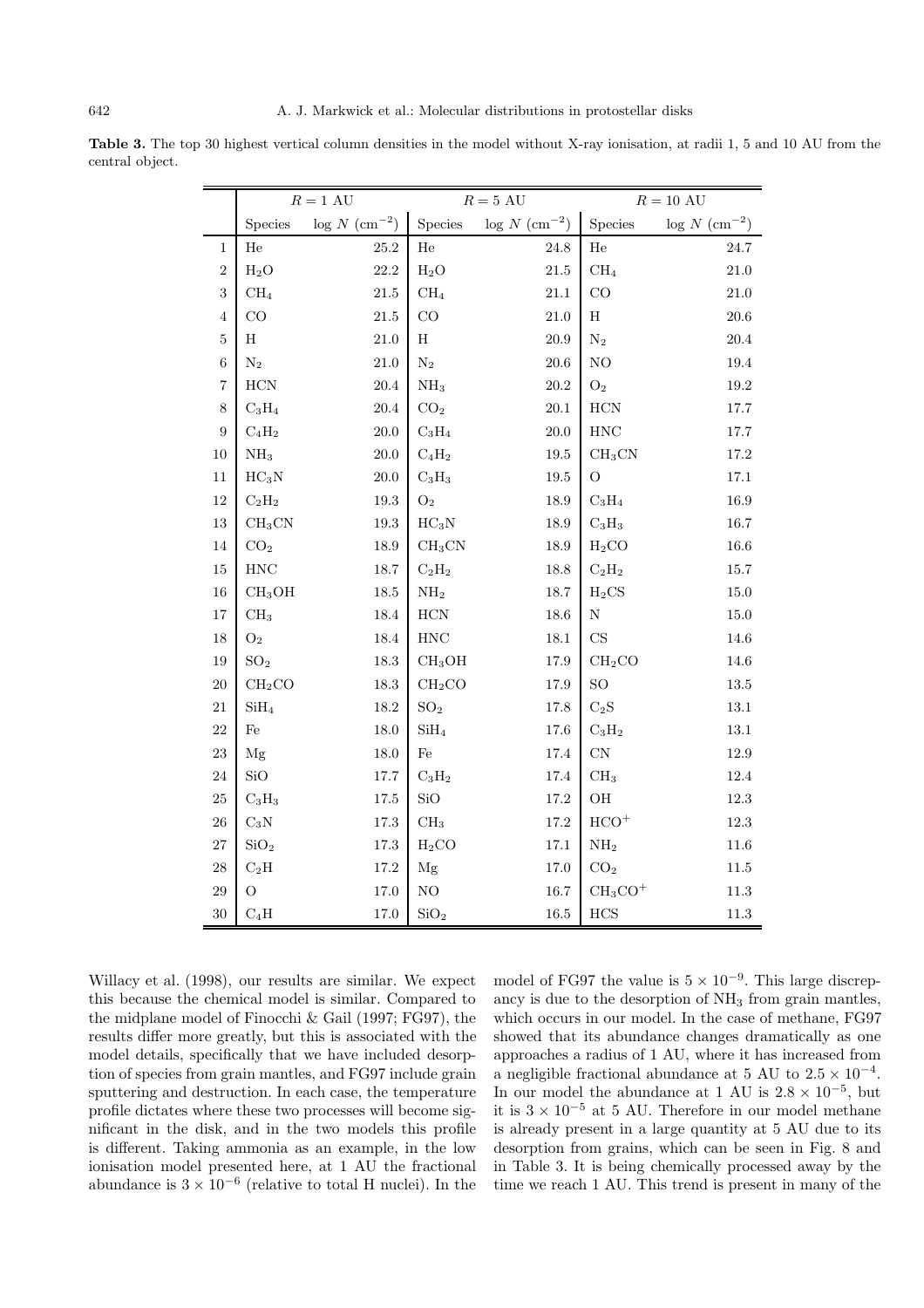**Table 4.** As Table 3, but for the model including X-ray ionisation.

|                |                    | $R=1$ AU                     |                    | $R=5$ AU                     | $R = 10 \text{ AU}$ |                              |  |
|----------------|--------------------|------------------------------|--------------------|------------------------------|---------------------|------------------------------|--|
|                | Species            | $\log N$ (cm <sup>-2</sup> ) | Species            | $\log N$ (cm <sup>-2</sup> ) | Species             | $\log N$ (cm <sup>-2</sup> ) |  |
| $\mathbf 1$    | He                 | $25.2\,$                     | He                 | 24.8                         | He                  | 24.7                         |  |
| $\sqrt{2}$     | $H_2O$             | $22.2\,$                     | $\rm H$            | $21.9\,$                     | $\mathbf H$         | $22.3\,$                     |  |
| $\,3$          | CH <sub>4</sub>    | $21.5\,$                     | $H_2O$             | $21.5\,$                     | CH <sub>4</sub>     | $20.8\,$                     |  |
| 4              | CO                 | $21.5\,$                     | CH <sub>4</sub>    | $21.0\,$                     | CO                  | $20.8\,$                     |  |
| $\bf 5$        | $\mathbf H$        | $21.4\,$                     | CO                 | $21.0\,$                     | $\rm N_2$           | $20.4\,$                     |  |
| 6              | $\mathrm{N}_2$     | $21.0\,$                     | $\rm N_2$          | $20.6\,$                     | $\rm NO$            | $19.2\,$                     |  |
| $\overline{7}$ | $_{\rm HCN}$       | $20.3\,$                     | CO <sub>2</sub>    | $20.1\,$                     | $\mathrm{O}_2$      | $19.2\,$                     |  |
| 8              | $C_3H_4$           | $20.3\,$                     | $C_3H_4$           | 19.9                         | $\rm HCN$           | $17.9\,$                     |  |
| 9              | $C_4H_2$           | $20.1\,$                     | NH <sub>3</sub>    | $19.8\,$                     | $\mathbf N$         | $17.9\,$                     |  |
| $10\,$         | NH <sub>3</sub>    | $19.9\,$                     | $C_4H_2$           | $19.8\,$                     | ${\rm HNC}$         | $17.8\,$                     |  |
| 11             | HC <sub>3</sub> N  | 19.9                         | $C_3H_3$           | $19.5\,$                     | $\overline{O}$      | $17.6\,$                     |  |
| 12             | $\rm{C_2H_2}$      | 19.7                         | HC <sub>3</sub> N  | 19.4                         | CH <sub>3</sub>     | $17.5\,$                     |  |
| 13             | ${\rm HNC}$        | $19.6\,$                     | CH <sub>3</sub> CN | 19.2                         | CH <sub>3</sub> CN  | $17.2\,$                     |  |
| 14             | CH <sub>3</sub> CN | 19.4                         | $C_2H_2$           | $19.0\,$                     | $C_3H_4$            | $16.9\,$                     |  |
| 15             | CO <sub>2</sub>    | 18.9                         | $\mathrm{O}_2$     | $19.0\,$                     | $C_3H_3$            | $16.8\,$                     |  |
| 16             | CH <sub>3</sub>    | $18.8\,$                     | $\rm HCN$          | 18.6                         | H <sub>2</sub> CO   | $16.6\,$                     |  |
| $17\,$         | $C_3H_3$           | $18.8\,$                     | CH <sub>3</sub> OH | $18.3\,$                     | $\rm{C_2H_2}$       | $15.8\,$                     |  |
| $18\,$         | $\rm{C_3H}$        | 18.7                         | ${\rm HNC}$        | $18.3\,$                     | $\mathrm{NH}_2$     | $15.4\,$                     |  |
| $19\,$         | CH <sub>3</sub> OH | $18.5\,$                     | SO <sub>2</sub>    | 17.8                         | $H_2CS$             | $15.0\,$                     |  |
| $20\,$         | $\mathrm{O}_2$     | $18.3\,$                     | SiH <sub>4</sub>   | 17.6                         | $\rm CS$            | $14.6\,$                     |  |
| $21\,$         | $\mathrm{SO}_2$    | $18.3\,$                     | NH <sub>2</sub>    | 17.6                         | CH <sub>2</sub> CO  | $14.6\,$                     |  |
| $22\,$         | CH <sub>2</sub> CO | $18.2\,$                     | CH <sub>2</sub> CO | $17.5\,$                     | CN                  | $14.6\,$                     |  |
| $23\,$         | SiH <sub>4</sub>   | $18.2\,$                     | $\rm{C_3H_2}$      | $17.5\,$                     | OH                  | $14.4\,$                     |  |
| 24             | $C_3N$             | $18.1\,$                     | $\rm Fe$           | $17.4\,$                     | $\mathcal{C}$       | 14.4                         |  |
| $25\,$         | $\rm Fe$           | $18.0\,$                     | H <sub>2</sub> CO  | $17.4\,$                     | $HCO+$              | 14.1                         |  |
| $\sqrt{26}$    | Mg                 | $18.0\,$                     | $C_3N$             | $17.3\,$                     | $\rm NH$            | $13.7\,$                     |  |
| $27\,$         | SiO                | 17.7                         | SiO <sub>2</sub>   | 17.0                         | <b>SO</b>           | $13.6\,$                     |  |
| $\,28$         | SiO <sub>2</sub>   | $17.2\,$                     | <b>SiO</b>         | 17.0                         | $HCNH^+$            | $13.2\,$                     |  |
| $\,29$         | $\rm H_2CS$        | 16.8                         | Mg                 | $17.0\,$                     | $\rm{C}_2S$         | $13.1\,$                     |  |
| $30\,$         | $C_4H$             | $16.8\,$                     | $\mathcal O$       | $16.9\,$                     | $N_2H^+$            | $13.1\,$                     |  |

molecules which are primarily desorbed from grains in our model, e.g.  $H<sub>2</sub>CO$ ,  $SO<sub>2</sub>$ .

Comparing our model with the previously published  $(R, z)$  models is also difficult because they all focus on radii >100 AU, whereas we are interested in the inner regions where  $R < 10$  AU. It is possible however to compare the column densities derived for large radii with ours at small radii, and this is done in Table 5. Once again the main differences are produced by desorption of mantle species. The column density of CO increases by orders of magnitude in the inner regions of the disk. At 50 AU in the model of Willacy & Langer (2000) the column density is 10<sup>19</sup> cm−<sup>2</sup>, intermediate between the values at 100 AU and

5 AU (see also Fig. 10). This is consistent with the radius of desorption of mantle carbon monoxide, and also applies to the other species which are largely affected by grain mantle desorption, for example HCN,  $H_2CO$  and NH<sub>3</sub>.

The ethynyl radical  $C_2H$  has a lower column density in the inner regions of the disk than in the outer. This can be explained because the other models have included photoprocesses in the regions away from the midplane. Indeed, taking the value from our model with X-ray ionisation, we get a column density of  $10^{15}$  cm<sup>-2</sup> at 5 AU. In that case, the comparison is completely different, but is consistent with the discussion of the differences between the model with and without X-ray ionisation and our identification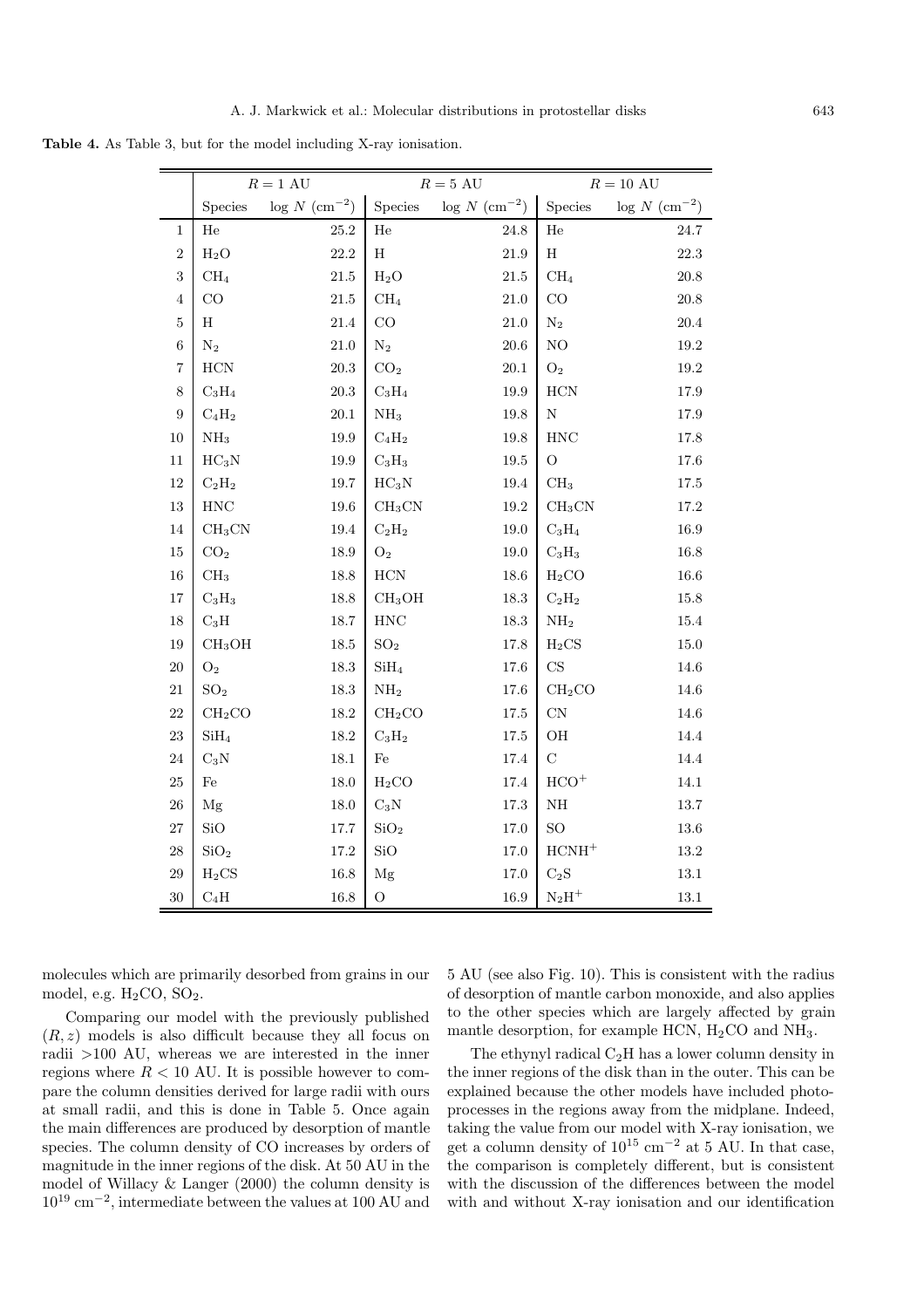

**Fig. 9.** The radial variation of the adsorbed fractions of the elements C (solid), N (dot), O (dash) and S (dash-dot) at the surface of the disk (top) and in the midplane (bottom).

of C2H as a good tracer of the ionisation level in the disk. The same argument applies to  $CN$  and  $HCO<sup>+</sup>$ , which also appear to decrease in Table 5.

It is also worth noting that the values derived between the two models at 100 and 300 AU do not agree in some cases, especially CO,  $HCO<sup>+</sup>$  and  $H<sub>2</sub>CO$ . The major difference between these two models is the physical model for the disk parameters. Willacy & Langer (2000) use the model of Chiang & Goldreich (1997) while Aikawa & Herbst (1999a) use a model based on the minimum mass solar nebula. The significant difference in terms of an  $(R, z)$  chemistry is that the former has a vertical temperature profile, whereas the latter is isothermal in the zdirection. This only serves to confirm our conclusion that the temperature profile is a critical ingredient for chemical modelling of protostellar disks.

## **8. Conclusions**

We have presented distributions of molecules in the inner regions of a protostellar disk. They were calculated from

**Table 5.** Comparison of our model results at 1 AU (low ionisation) with those of previous  $(R, z)$  models at 100 and 300 AU. The tabulated values are log column densities  $\text{cm}^{-2}$ ). References: Willacy & Langer 2000 (first block); Aikawa & Herbst 1999a (second block).

| <b>Species</b>  | 5 AU | 100 AU | 300 AU | 100 AU | 300 AU |
|-----------------|------|--------|--------|--------|--------|
| CO              | 21.0 | 16.9   | 16.9   | 19.8   | 16.5   |
| CS              | 15.4 | 9.5    | 11.0   | 11.9   | 12.5   |
| NH <sub>3</sub> | 20.3 |        |        | 14.1   | 15.0   |
| $HCO+$          | 11.5 | 10.9   | 10.7   | 13.3   | 12.0   |
| HCN             | 18.7 | 12.5   | 12.1   | 13.2   | 13.5   |
| $C_2H$          | 9.6  | 10.6   | 12.0   | 12.1   | 12.5   |
| $H_2CO$         | 17.0 | 10.8   | 10.7   | 12.6   | 12.2   |
| $\rm CN$        | 11.7 | 11.3   | 11.6   | 12.6   | 13.0   |

a one point chemical model using a numerical integration to get the vertical disk structure.

In the inner regions studied here, thermal desorption dominates the chemistry. The temperature profile also determines the radius at which dust destruction occurs. In our model, no dust is destroyed outside a radius of 1 AU. Because of these facts, the temperature profile adopted or the method used to calculate it is extremely significant in modelling the molecular distributions.

We performed our calculations with and without a treatment of X-ray ionisation, and found that certain species are good tracers of the ionisation level in the disk, especially CN and  $C_2H$ , whose column densities vary widely between the two cases. This is in agreement with other studies (e.g. Aikawa & Herbst 2001), and suggests that further observations of these molecules will be useful in determining the ionisation structure of protostellar disks. The column density of other species (e.g.  $H_2CO$ ) is less dependent on the ionisation, but is sensitive to the level of thermal desorption occurring, and so could be used to trace the temperature in these inner regions of protostellar disks.

Although gas phase material freezes out onto dust grains as one moves outward in the disk, we have shown that there is still an appreciable column density in certain molecules at 10 AU, including some organic species, which would be good candidates for future observational studies.

Finally, dynamical effects which couple directly to the chemistry, such as diffusion, have not been incorporated in this model, and have not been studied in this context by other authors. The effects of these processes on the chemistry in protostellar disks will be the subject of a forthcoming paper (Ilgner et al. 2002, in preparation).

Acknowledgements. Research in Astrophysics at UMIST is supported by PPARC. The Jena group is supported by DFG grant He 1935/5-3.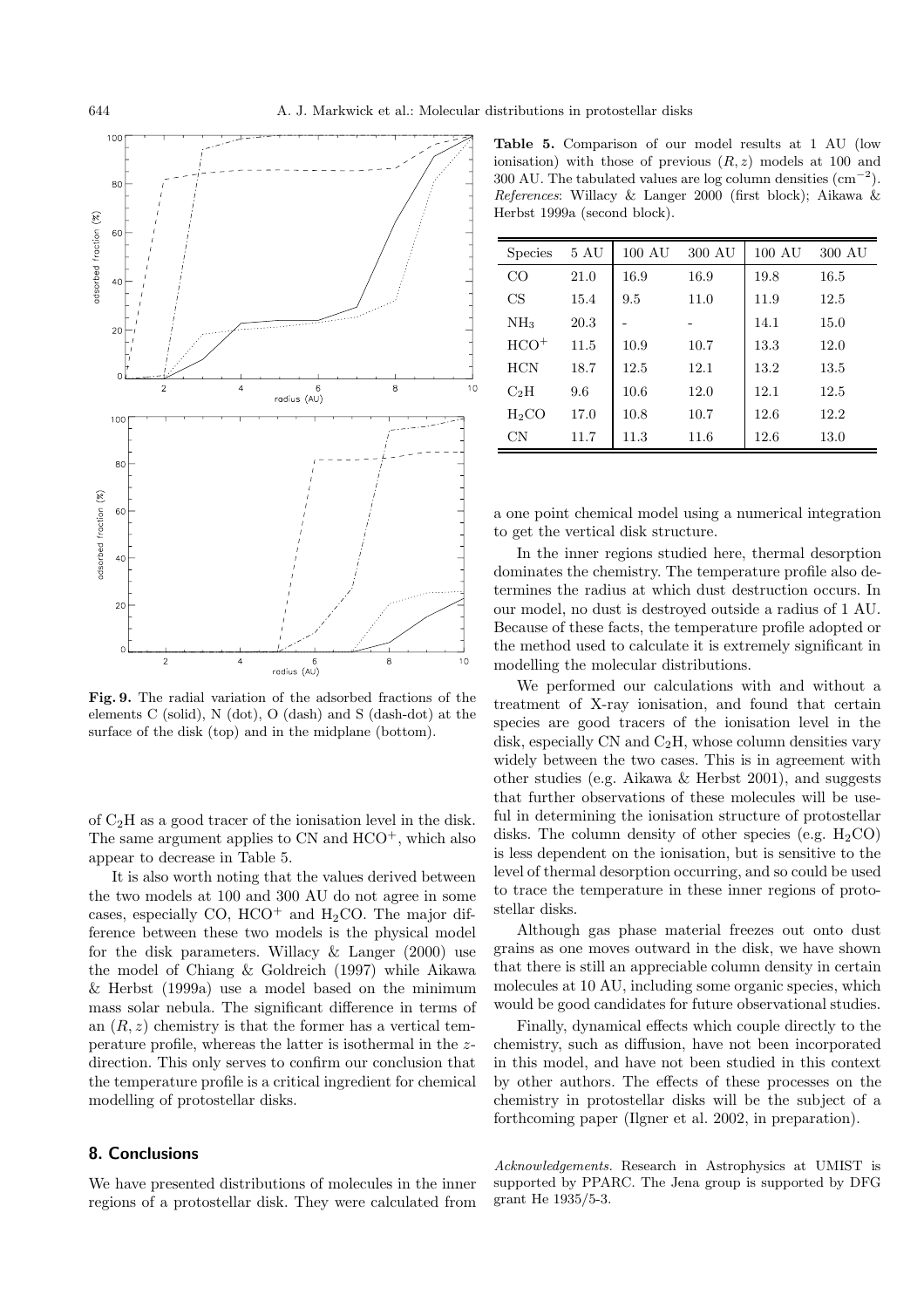$22.0$ 

 $21.$ 

 $\frac{2}{\log 2}$ <br>21.0

 $20.$ 

 $20.0$ 

 $16$ 

 $\mathbf{1}$ 

 $11$ 

22

20

 $\log$  N (cm<sup>-2</sup>)  $\overline{1}$ 

 $\mathbf{1}$ 

 $\mathbf{1}$ 

18

 $16$ 

 $\mathbf{1}$ 

 $\overline{1}$ 

 $10$ 

 $\overline{2}$ 

 $6$ <br>radius  $(AU)$ 

 $\overline{4}$ 

log N (cm<sup>-2</sup>)

log N (cm<sup>-2</sup>)  $\mathbf{1}$ 



Fig. 10. The radial distribution of column densities for the molecules CO, CS, HCO<sup>+</sup>, H<sub>2</sub>CO, HCN, C<sub>2</sub>H, CN and NH<sub>3</sub> in the disk. The dashed line shows the X-ray ionisation model.

 $\frac{1}{10}$ 

8

 $\ddot{\phantom{a}}$ 

 $12$ 

 $\overline{2}$ 

 $rac{6}{\text{radius} (\text{AU})}$ 

 $\overline{4}$ 

 $\frac{1}{10}$ 

 $\bf8$